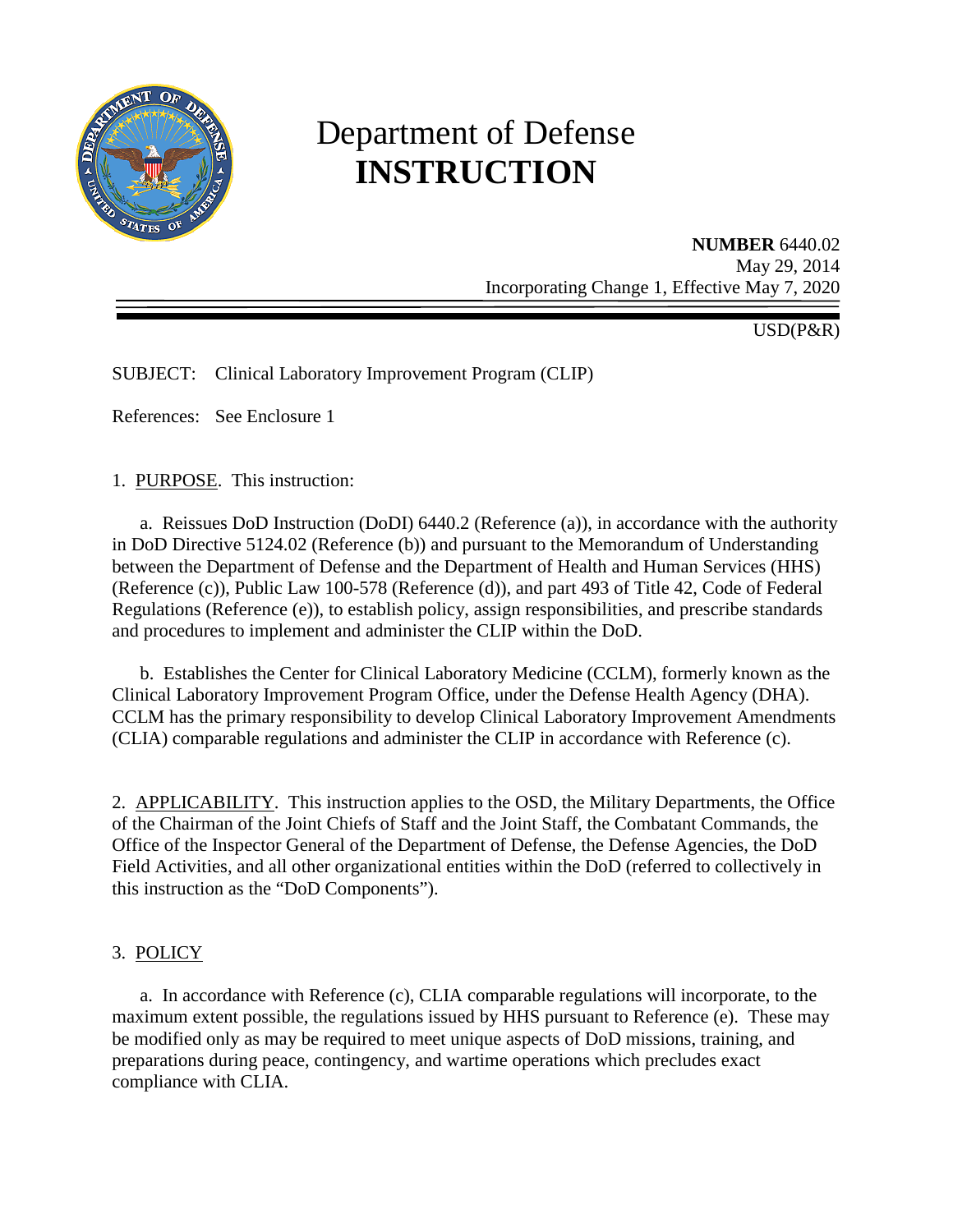b. In accordance with this instruction and Reference (c), the DoD will ensure the quality and reliability of laboratory testing at facilities conducting testing on materials derived from the human body for the purpose of providing information for the diagnosis, prevention, or treatment of any disease or impairment of, or the assessment of the health of, human beings.

4. RESPONSIBILITIES. See Enclosure 2.

5. PROCEDURES. See Enclosure 3.

6. RELEASABILITY. **Cleared for public release.** This instruction is available on the Directives Division Website at https://www.esd.whs.mil/DD/.

7. SUMMARY OF CHANGE 1. The change to this issuance updates references and removes expiration language in accordance with current Chief Management Officer of the Department of Defense direction.

8. EFFECTIVE DATE. This instruction is effective May 29, 2014.

uri det Acting Under Secretary of Defense for Personnel and Readiness

Enclosures

- 1. References
- 2. Responsibilities
- 3. Procedures

Glossary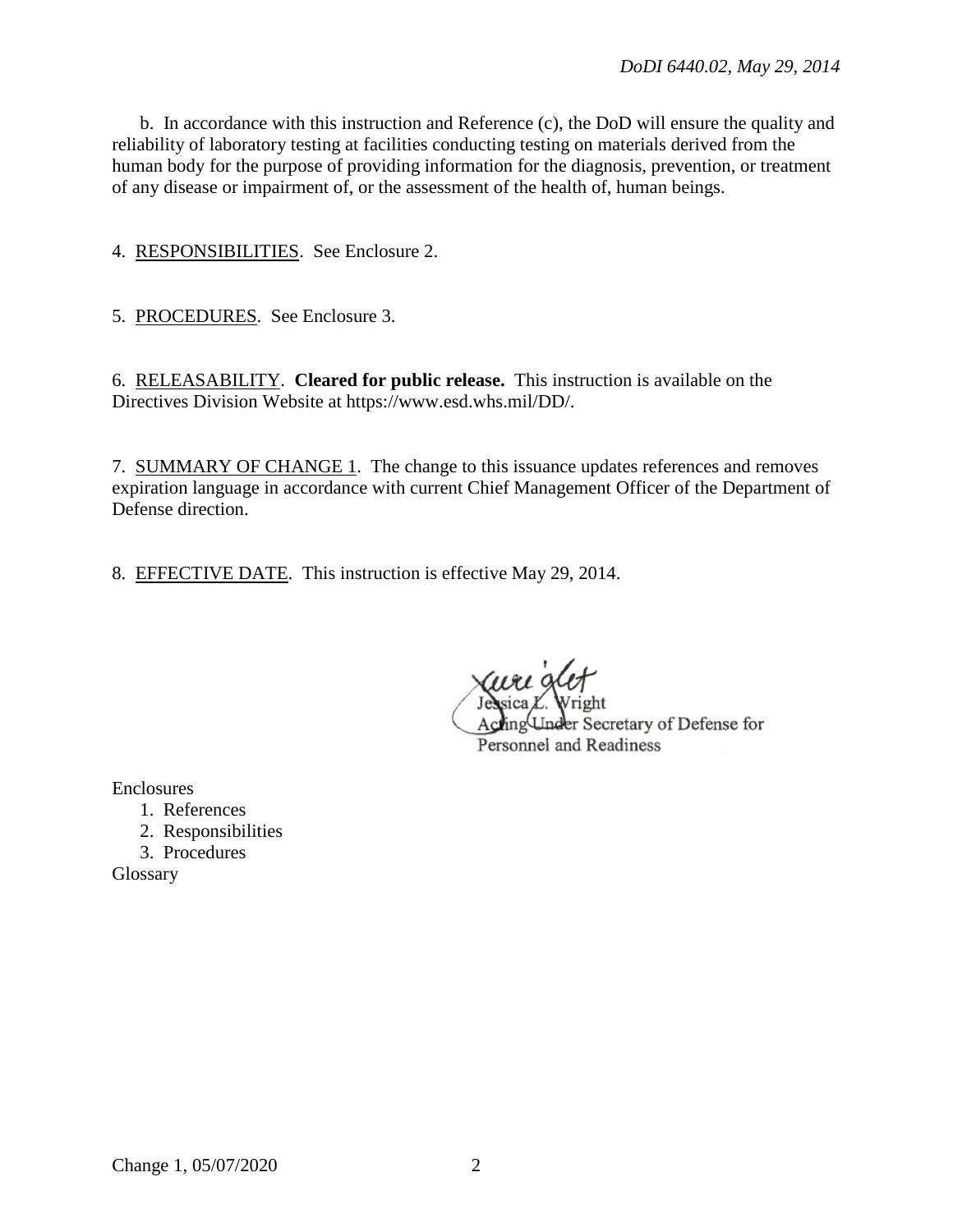## TABLE OF CONTENTS

| ASSISTANT SECRETARY OF DEFENSE FOR HEALTH AFFAIRS (ASD(HA))5 |
|--------------------------------------------------------------|
|                                                              |
|                                                              |
|                                                              |
|                                                              |
|                                                              |
|                                                              |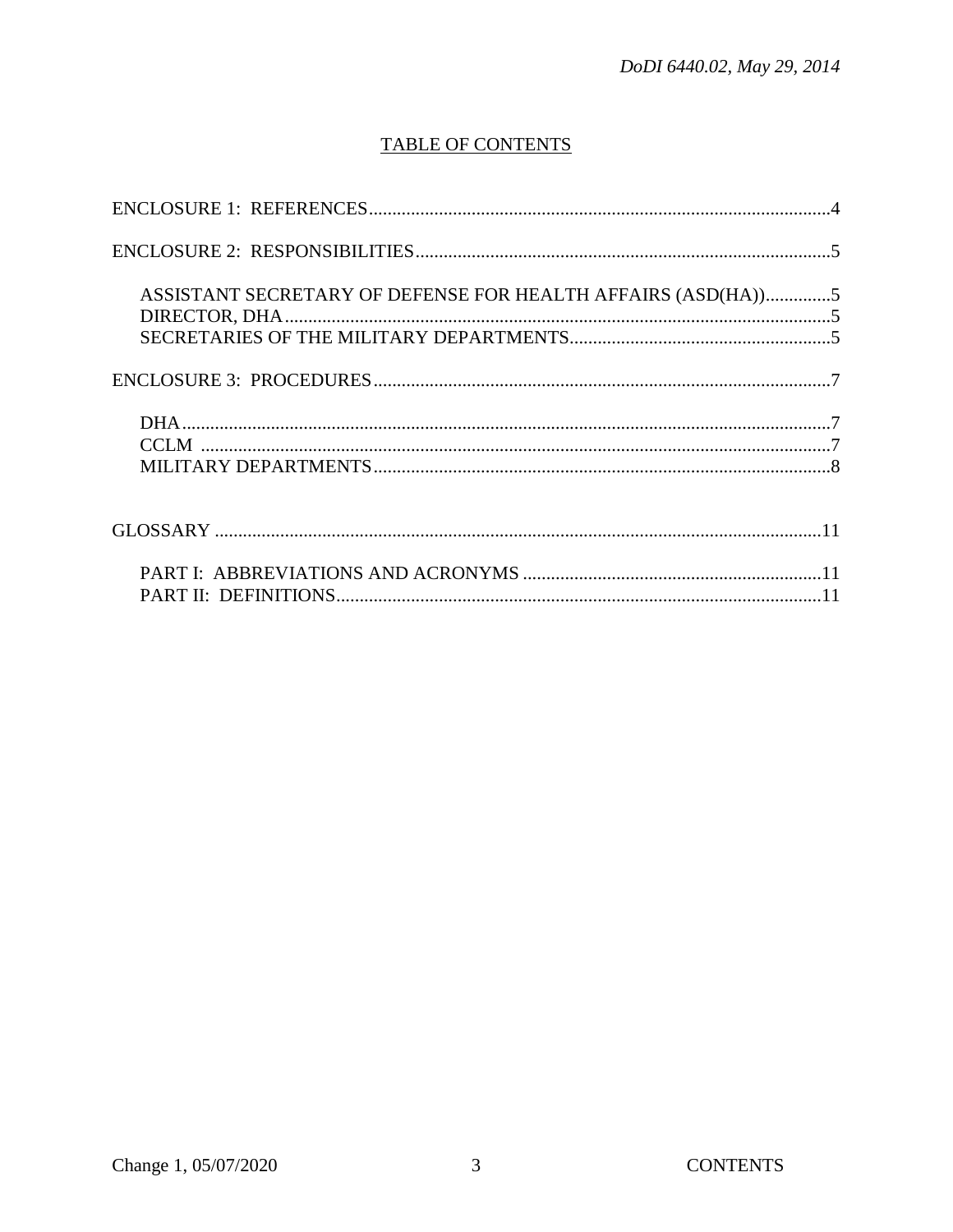## ENCLOSURE 1

## REFERENCES

- (a) DoD Instruction 6440.2, "DoD Clinical Laboratory Improvement Program," April 20, 1994 (hereby cancelled)
- (b) DoD Directive 5124.02, "Under Secretary of Defense for Personnel and Readiness (USD(P&R))," June 23, 2008
- (c) Memorandum of Understanding between the Department of Defense and the Department of Health and Human Services on the Clinical Laboratory Improvement Amendments of 1988 (CLIA 1988), January 14, 2009
- (d) Public Law 100-578, "Clinical Laboratory Improvement Amendments of 1988," October 31, 1988
- (e) Part 493 of Title 42, Code of Federal Regulations
- (f) Chapter 55 of Title 10, United States Code
- (g) DoD Manual 6440.02, "Clinical Laboratory Improvement Program (CLIP) Manual," May 29, 2014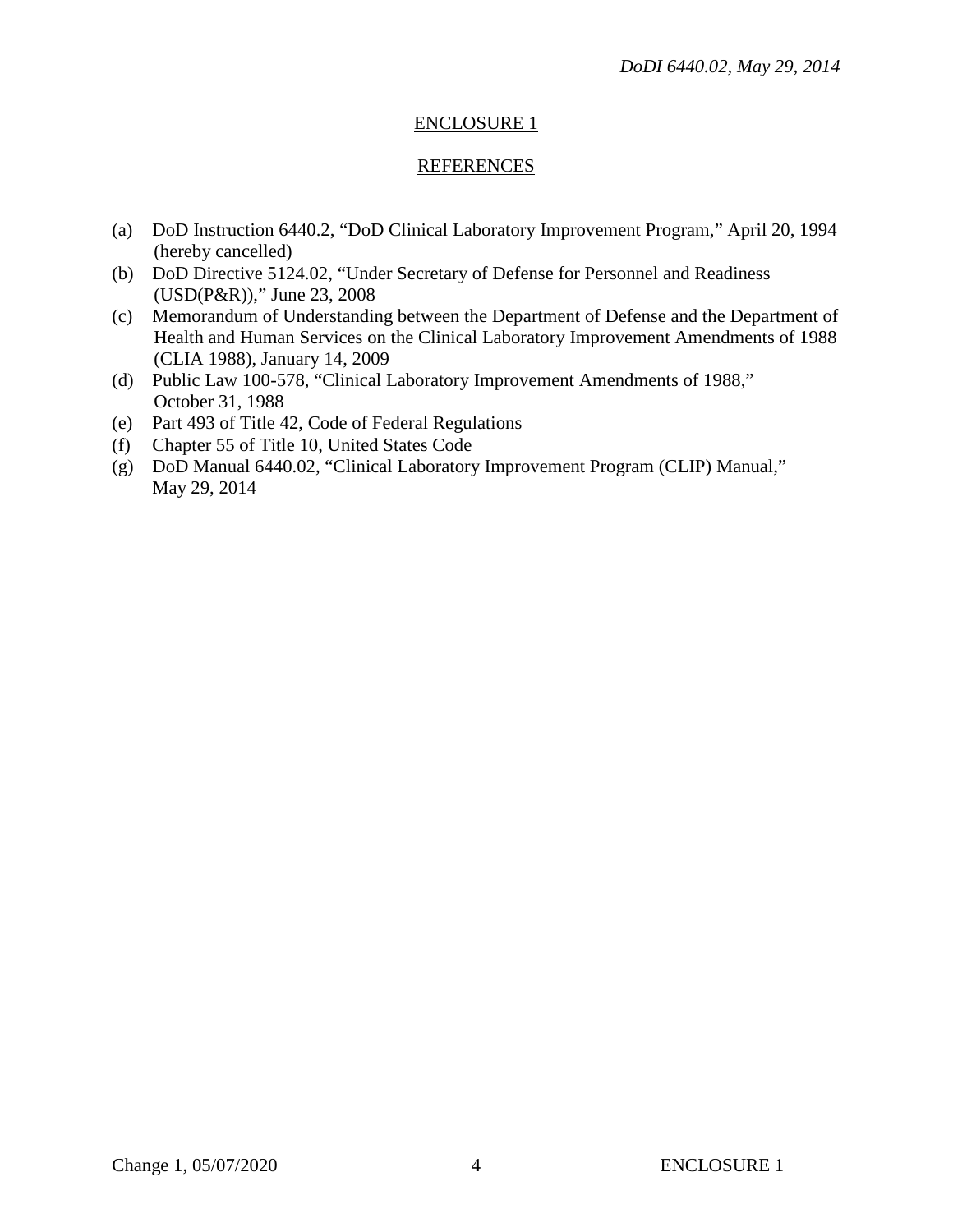## ENCLOSURE 2

## **RESPONSIBILITIES**

1. ASSISTANT SECRETARY OF DEFENSE FOR HEALTH AFFAIRS (ASD(HA)). Under the authority, direction, and control of the Under Secretary of Defense for Personnel and Readiness, the ASD(HA):

a. Establishes DoD procedures and supporting guidance. Exercises authority, oversight, and responsibility for implementation of CLIA-comparable regulations within DoD pursuant to Reference (c) and in accordance with References (d) and (e), and Chapter 55 of Title 10, United States Code (Reference (f)).

b. Establishes the CCLM in the DHA.

2. DIRECTOR, DHA. Under the authority, direction, and control of the ASD(HA):

a. Executes those responsibilities and functions pertaining to the day-to-day operations of the CCLM and CLIP as described in Enclosure 3 of this instruction.

b. Appoints the Director, CCLM. This position should rotate among the three O-6-level CCLM Military Department Directors.

#### 2. SECRETARIES OF THE MILITARY DEPARTMENTS. The Secretaries of the Military Departments:

a. Implement CLIP requirements within their respective Department's Active and Reserve Components and facilities under their supervision to include oversight, inspections, proficiency testing, personnel standards, and training in laboratories performing testing on human specimens as defined under "laboratory" in the Glossary of this instruction.

b. In accordance with DoD Manual 6440.02 (Reference (g)), follow CLIP procedures for corrective action on laboratory facilities whose proficiency testing or performance criteria fall outside the standards of CLIP policy.

c. In accordance with Reference (g), implement the standards and procedures governing the operation, management, and oversight of clinical laboratory assets assigned to operational forces. Except where operational constraints preclude compliance, the standards governing clinical laboratory assets assigned to operational forces will incorporate the CLIP policy to the maximum extent possible without impeding operational requirements.

d. Recommend changes and revisions to CLIP standards to CCLM.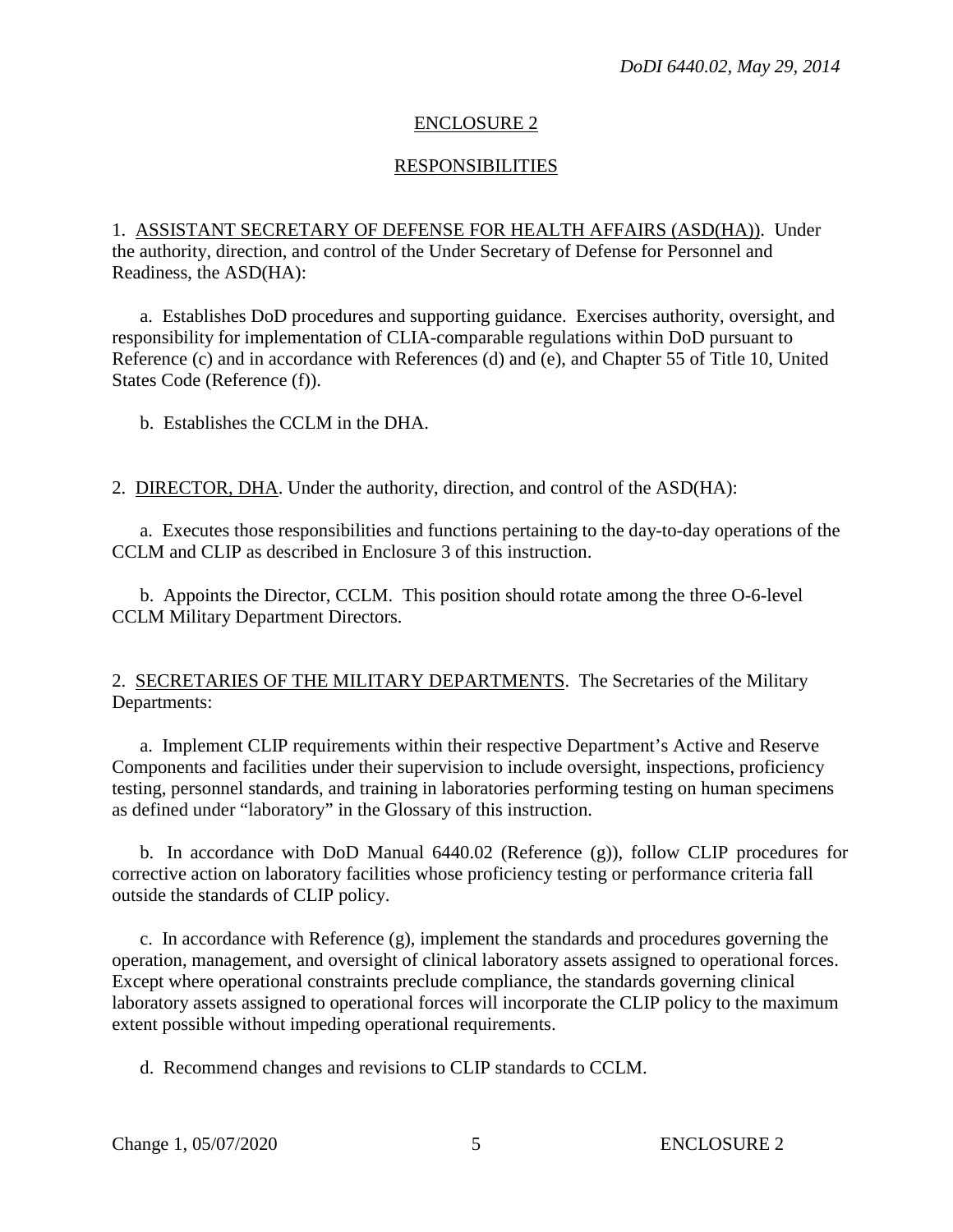e. Oversee Surgeon General, laboratory commander, and laboratory medical director implementation of the procedures in Enclosure 3 of this instruction.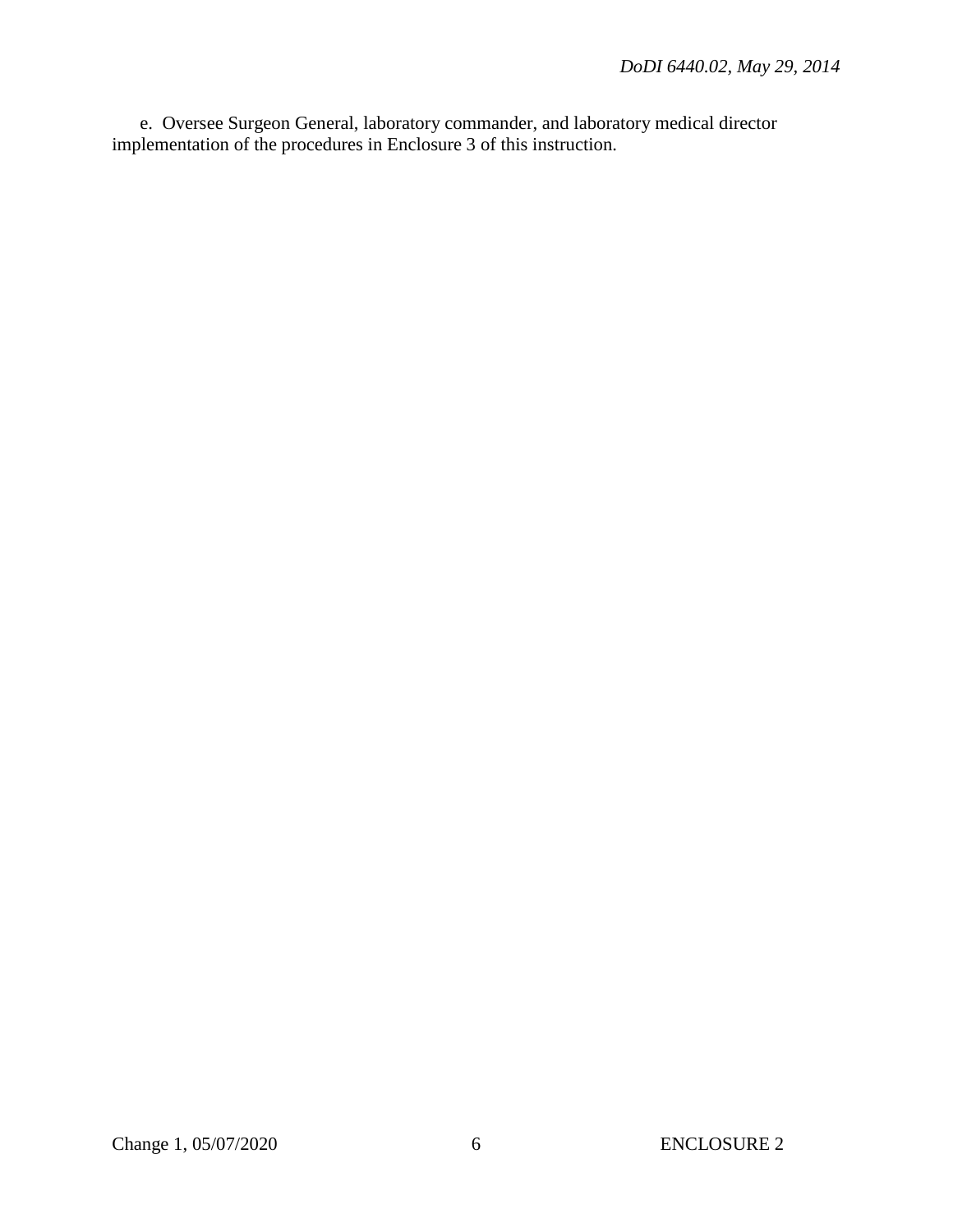#### ENCLOSURE 3

#### **PROCEDURES**

#### 1. DHA. The DHA:

a. Provides administrative and operational management and support to CCLM, including the budget, personnel, information, facilities, and other resources required to support the missions and function of the CCLM. The Director, DHA, at least annually reports CCLM activities to the Assistant Secretary of Defense for Health Affairs (ASD(HA)).

b. The Director, DHA, secures adequate funding for the CCLM. Funding will be within the Defense Health Program (DHP), incorporated with the Military Health System DHP submission during the Budget Estimation Submission, President's Budget, and Program Objective Memorandum.

2. CCLM. The Director, CCLM:

a. Plans, organizes, and leads the technical and management operations of CCLM and applies resources to short-term and long-term goals. Coordinates complex and future administration and business strategy programs with DoD senior leaders and headquarters staff. Interacts with the Joint Staff, other government agencies and laboratory customers of the Military Departments driving programmatic and budgetary initiatives.

b. Coordinates the day-to-day activities of the CCLM, in accordance with the policies established by the OASD(HA), and the plans, programs, standards, and procedures established by the DoD and the Military Departments.

c. Develops and establishes the minimum standards and procedures, and CLIA comparable regulations to be used by the Military Departments to implement References (b), (c), and (d).

d. Serves as the primary laboratory representative with Centers for Medicare & Medicaid Services (CMS), Food and Drug Administration (FDA), and other federal and civilian agencies.

e. Working in coordination with the DoD-Department of Veterans Affairs (VA) Laboratory Joint Working Group (LJWG), provides unified leadership to guide and influence OASD(HA) policy and decision making on DoD clinical and anatomic pathology operations.

f. Leads standardization and consolidation efforts across the DoD, and when or where appropriate, with the VA; to improve utilization, quality, and customer support while focusing on cost effective business practices. These coordinated efforts may include, but are not limited to, the following: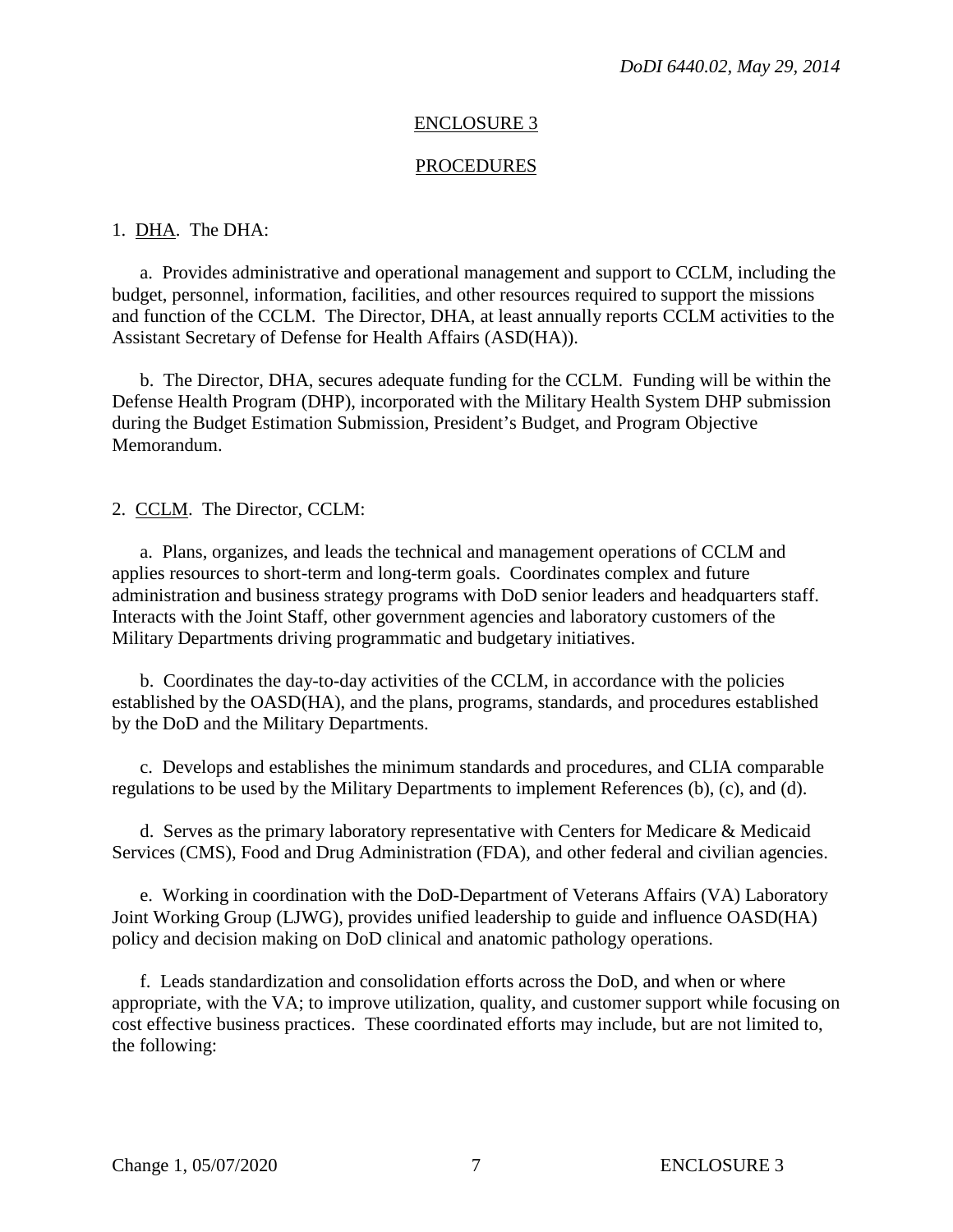(1) Establish inter-Service networks and referral lab services to coordinate, recapture, and direct implementation of standardized or consolidated military laboratory services or initiatives in the most cost-effective manner.

(2) Identify and make recommendations to the Military Departments concerning duplicative services to ensure cost-effective utilization of laboratory resources in the direct-care and purchased-care sectors.

(3) Develop processes and structures guiding laboratory medicine related decisions and policies as appropriate.

(4) Collaborate with the Military Departments to develop DoD laboratory medicine costing, funding, and manning mechanisms as appropriate.

(5) Research and recommend clinical and anatomic laboratory information management systems, recommend advances to and implement state-of-the-art technology, and establish full system interoperability for laboratory data transfer.

(6) Coordinate inter-Service efforts for equipment standardization and contract management.

(7) Working in coordination with the Executive Secretary of the DoD Laboratory Network (DLN), and within the governance rules of the DLN, will: Establish, support, and expand, as appropriate for bio-defense, the continental United States and outside the continental United States Laboratory Response Network in conjunction with the Centers for Disease Control, FDA, VA, and other federal agencies.

(8) Establish, support, and expand test systems and processes, as appropriate, for readiness and force health protection in both in-garrison medical treatment facilities and in deployed military treatment facilities.

### 3. MILITARY DEPARTMENTS

a. The Surgeons General of the Military Departments:

(1) Appoint laboratory officers in the grade of O-6 to serve as clinical laboratory consultant or specialty leader to their respective Surgeon General and as their Military Department's Director at CCLM. The same individual may serve in both capacities for a Military Department.

(2) Assign three medical laboratory technicians (one from each Department - Air Force, Army, and Navy) in the grade of E-7 or above, serving as CLIP program managers for their respective Military Department. All CCLM members carry out CCLM assignments as their primary duty. These are priority fill positions and require an interview by the respective CCLM Military Department Director.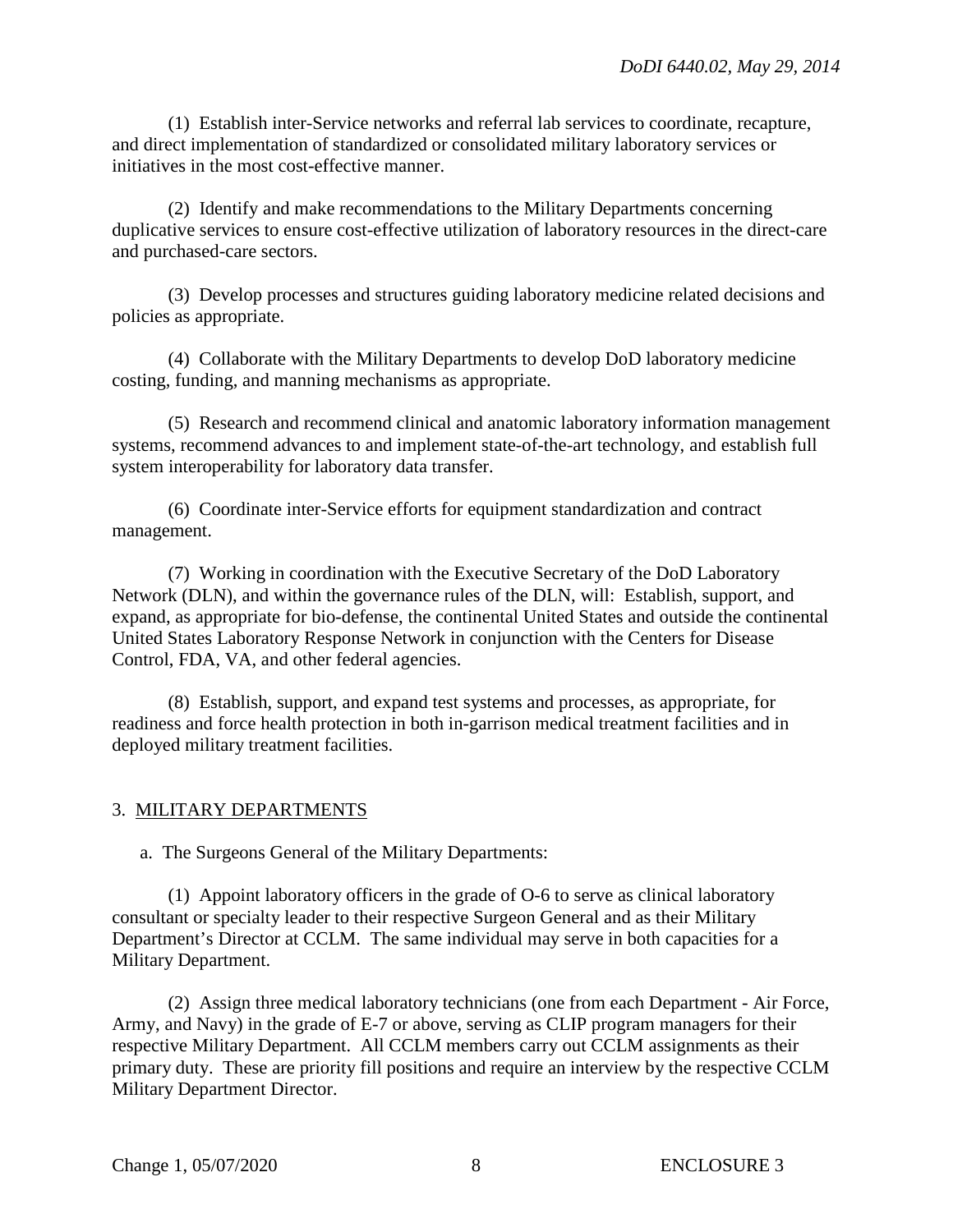(3) Assign additional staff to include: one Air Force Biomedical Laboratory Officer, in the grade of O-4 serving as the Deputy Director, CCLM; one Army Clinical Laboratory Officer in the grade 0-3/0-4, possessing an advanced Information Technology degree to serve as the Laboratory Informatics Program Manager; one Navy Advanced Laboratory Technician in the grade of E-5 or above serving as the Assistant Program Manager of CLIP. These are priority fill positions and require an interview by the respective CCLM Military Department Director.

b. Commanders of laboratories performing testing on materials derived from the human body for the purpose of diagnosis or treatment will ensure compliance with CLIA comparable regulations as defined by CCLM and ensure CLIP registration of all medical laboratories within their command as applicable.

c. Laboratory medical directors have primary oversight and responsibility for ensuring compliance with all regulations and guidance described in References (b), (c), and (d) and other applicable accrediting agency requirements and CCLM standards and procedures.

d. The Military Department Directors, CCLM:

(1) Provide executive oversight of the CLIP program for their respective Military Department. Monitor regulatory and statutory changes to public law and recommend appropriate changes to DoD standards. Maintain contact with regulatory organizations or other agencies for the provision of inspection, accreditation, and proficiency testing services required for DoD laboratories.

(2) Monitor proficiency testing and accreditation agency inspection results, and overall CLIP compliance for their respective service laboratories. When deemed necessary, initiate or recommend enforcement procedures. Review and validate corrective action plans. Provide information on performance or deficiencies to the respective Surgeons General when action is required for resolution.

(3) Issue laboratory certification documents, and certify all appropriate clinical laboratory testing sites within the DoD.

(4) As the OASD(HA) designee:

(a) Impose sanctions or other corrective actions deemed appropriate for CLIP certified laboratories with repetitive failures of CMS-approved proficiency failures or other noncompliance with CLIP policy and CLIA comparable regulations as defined by CCLM.

(b) Revoke the CLIP certification of laboratories whose actions significantly endanger patient care.

(c) Reinstate the CLIP certification for laboratories that have successfully completed corrective actions.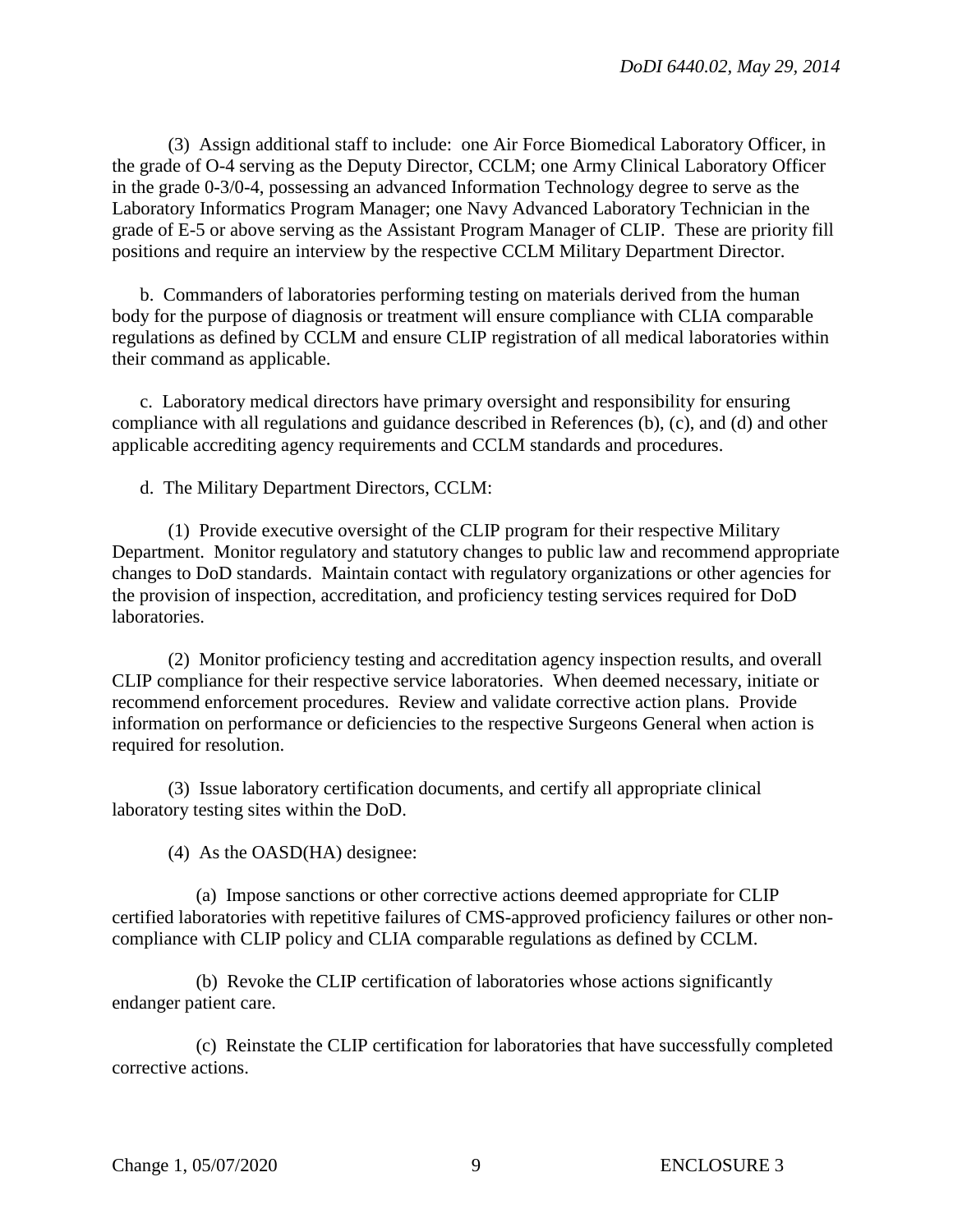(5) Interact with their respective Military Department's Surgeon General on matters relating to References (c), (d), (e), and (f).

(6) Provide to the ASD(HA), Director DHA and Military Department Surgeons General, a listing of clinical laboratories of the DoD Components to which suspension, limitation, or revocation of CLIP certificates have been imposed.

(7) Provide information on clinical laboratory issues and regulatory compliance to registered sites via newsletters, seminars, and workshops as appropriate. Respond to regulatory and accreditation compliance questions from registered sites.

(8) Provide consultation and impact analysis for laboratory policy issues for the ASD(HA), Director DHA and Military Department Surgeons General.

(9) Prepare reports for laboratory consulting activities for the ASD(HA), Director DHA and Military Department Surgeons General.

(10) Respond to complaints relative to laboratory services from federal, State, or DoD beneficiaries and provides consultation or inspection of sites where appropriate.

(11) Assist the Director, CCLM, with the duties outlined in paragraphs 2a through 2f of this enclosure.

e. CLIP Program Managers and Assistant Program Managers:

(1) Serve as primary liaison for their respective Military Department's laboratories on matters pertaining to the CLIP.

(2) In accordance with Reference (d), assist in executive oversight of the CLIP program for their respective Military Department. Maintain contact with regulatory organizations or other agencies for the provision of inspection, accreditation, and proficiency testing services required for DoD laboratories.

(3) Monitor proficiency testing and accreditation agency inspection results and overall CLIP compliance for their respective service laboratories. When necessary, initiate or recommend enforcement procedures. Review and validate corrective action plans. Provide information on performance or deficiencies to the respective Military Department's Director or the CCLM Deputy Director when action is required for resolution.

(4) Prepare laboratory certification documents for all appropriate clinical laboratory testing sites within their Military Department.

(5) Maintain CLIP database and prepare reports of laboratory activities for their respective Military Department's Director, or the CCLM Deputy Director.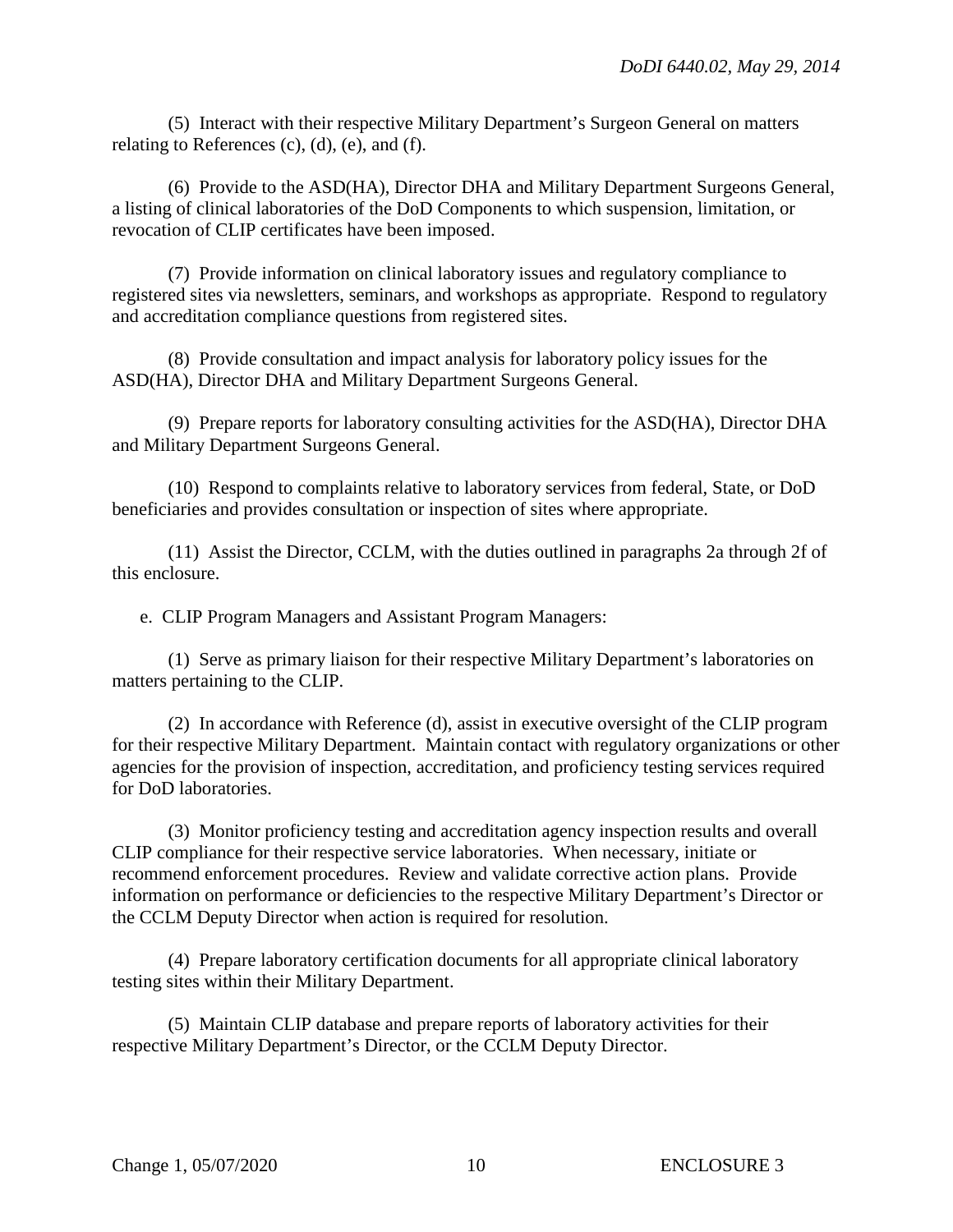## GLOSSARY

## PART I. ABBREVIATIONS AND ACRONYMS

| ASD(HA)     | Assistant Secretary of Defense for Health Affairs               |
|-------------|-----------------------------------------------------------------|
| <b>CCLM</b> | <b>Center for Clinical Laboratory Medicine</b>                  |
| <b>CLIA</b> | Clinical Laboratory Improvement Amendments of 1988              |
| <b>CLIP</b> | <b>Clinical Laboratory Improvement Program</b>                  |
| <b>CMS</b>  | Centers for Medicare & Medicaid Services                        |
| DHA<br>DHP  | Defense Health Agency<br>Defense Health Program                 |
| <b>DLN</b>  | DoD Laboratory Network                                          |
| DoDI        | DoD instruction                                                 |
| FDA.        | Food and Drug Administration                                    |
| <b>HHS</b>  | Department of Health and Human Services                         |
| <b>LJWG</b> | <b>Laboratory Joint Working Group</b>                           |
| OASD(HA)    | Office of the Assistant Secretary of Defense for Health Affairs |
| VA          | Department of Veterans Affairs                                  |

## PART II. DEFINITIONS

These terms and their definitions are for the purposes of this instruction.

CLIA comparable regulations. Regulations and instructions for the DoD Components based on the CLIA regulations issued by the HHS. CLIA comparable regulations are similar to, but not necessarily identical to, HHS CLIA regulations, modified only as may be required to meet unique aspects of DoD missions, training, and preparations during peace, contingency, and wartime operations which preclude compliance with CLIA.

CLIP. Body of rules and regulations establishing the minimum standards for clinical laboratory operations within the DoD, developed by CCLM, with the approval of OASD(HA), and implemented by DoD Components.

laboratory. A facility for the biological, microbiological, serological, chemical, immunohematological, hematological, biophysical, cytological, pathological, or other examination of materials derived from the human body for the purpose of providing information for the diagnosis, prevention, or treatment of any disease or impairment of, or the assessment of the health of, human beings. These examinations also include procedures to determine, measure,